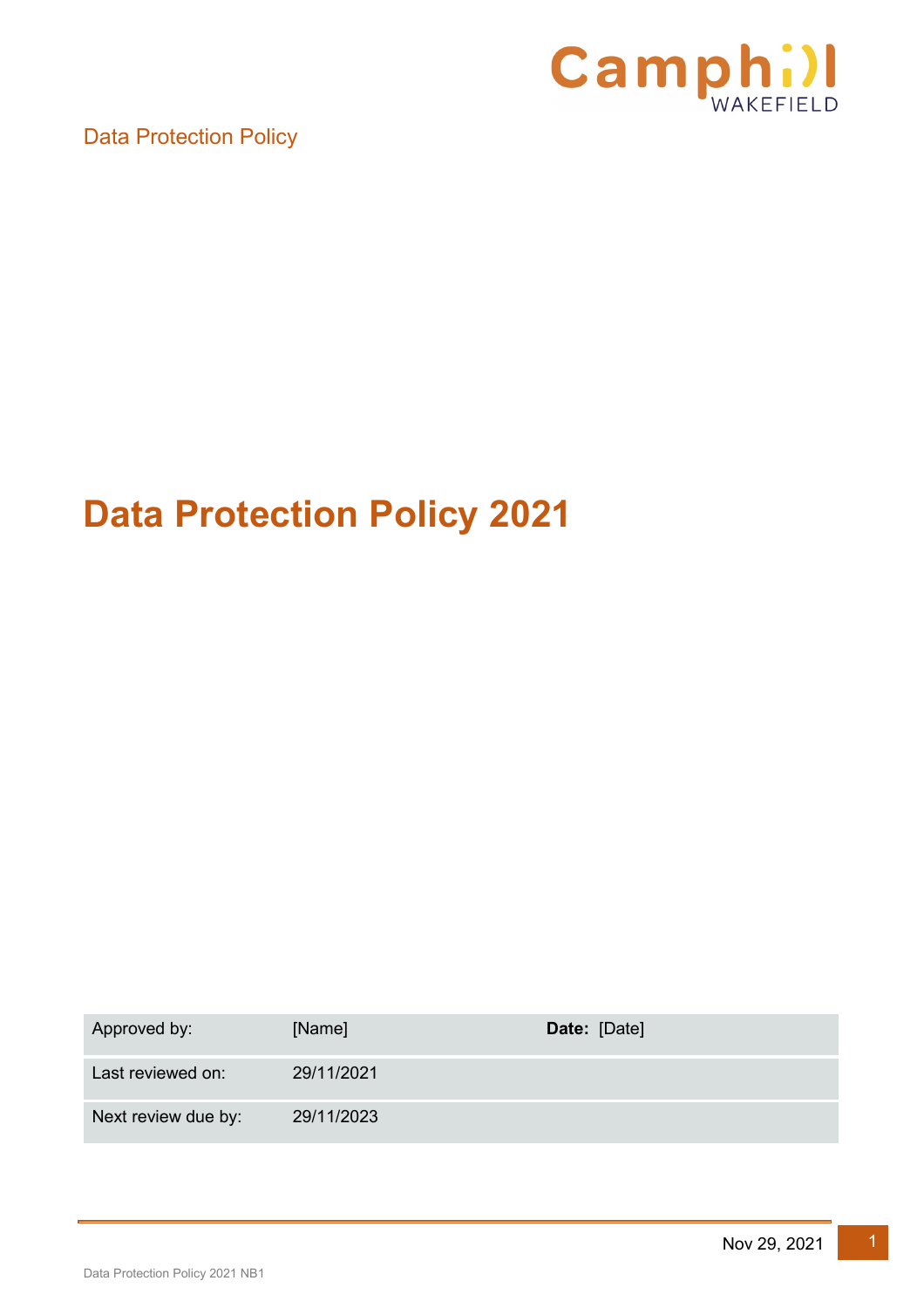

# **Contents**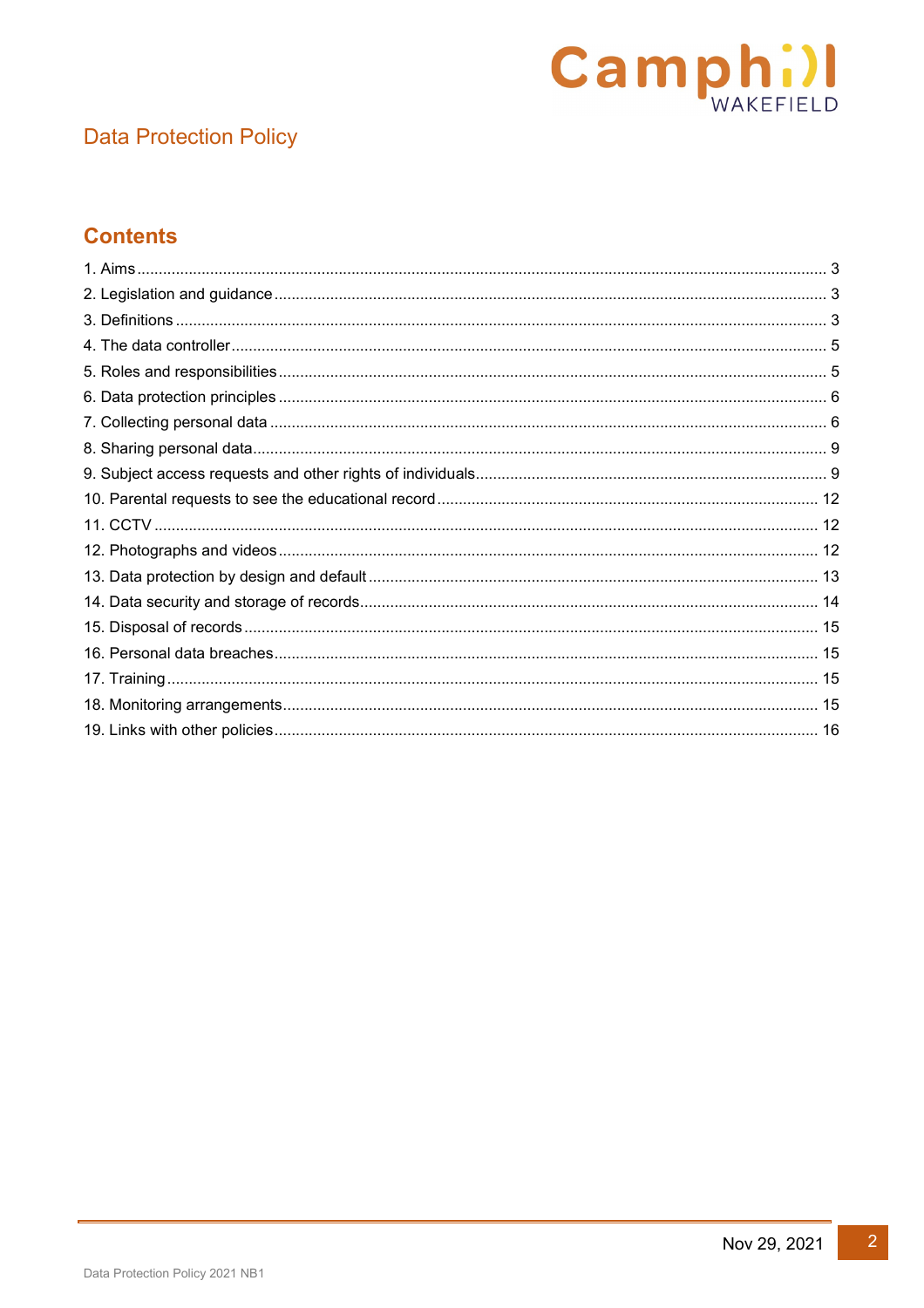

#### <span id="page-2-0"></span>**1. Aims**

Pennine Camphill Community Ltd. (the Charity) operating as Camphill Wakefield, aims to ensure that all personal data collected about staff, students, parents, trustees, visitors and other individuals is collected, stored and processed in accordance with the [General Data Protection Regulation](https://eur-lex.europa.eu/legal-content/EN/TXT/?qid=1528874672298&uri=CELEX:02016R0679-20160504) (EU) [2016/679](https://eur-lex.europa.eu/legal-content/EN/TXT/?qid=1528874672298&uri=CELEX:02016R0679-20160504) (GDPR) and the [Data Protection Act 2018 \(DPA 2018\).](http://www.legislation.gov.uk/ukpga/2018/12/contents/enacted)

This policy applies to all personal data, regardless of whether it is in paper or electronic format.

#### <span id="page-2-1"></span>**2. Legislation and guidance**

This policy meets the requirements of the GDPR and the DPA 2018. It is based on guidance published by the Information Commissioner's Office (ICO) on the **GDPR**.

It also reflects the ICO's [code of practice](https://ico.org.uk/media/for-organisations/documents/1542/cctv-code-of-practice.pdf) for the use of surveillance cameras and personal information.

In addition, this policy complies with our funding agreement and articles of association.

<span id="page-2-2"></span>

| 3. Definitions                                                                                                                                  |  |  |
|-------------------------------------------------------------------------------------------------------------------------------------------------|--|--|
| <b>Definition</b>                                                                                                                               |  |  |
| Any information relating to an identified, or identifiable,<br>living individual.                                                               |  |  |
| This may include the individual's:                                                                                                              |  |  |
| > Name (including initials)                                                                                                                     |  |  |
| > Identification number                                                                                                                         |  |  |
| $\blacktriangleright$ Location data                                                                                                             |  |  |
| > Online identifier, such as a username                                                                                                         |  |  |
| It may also include factors specific to the individual's<br>physical, physiological, genetic, mental, economic,<br>cultural or social identity. |  |  |
|                                                                                                                                                 |  |  |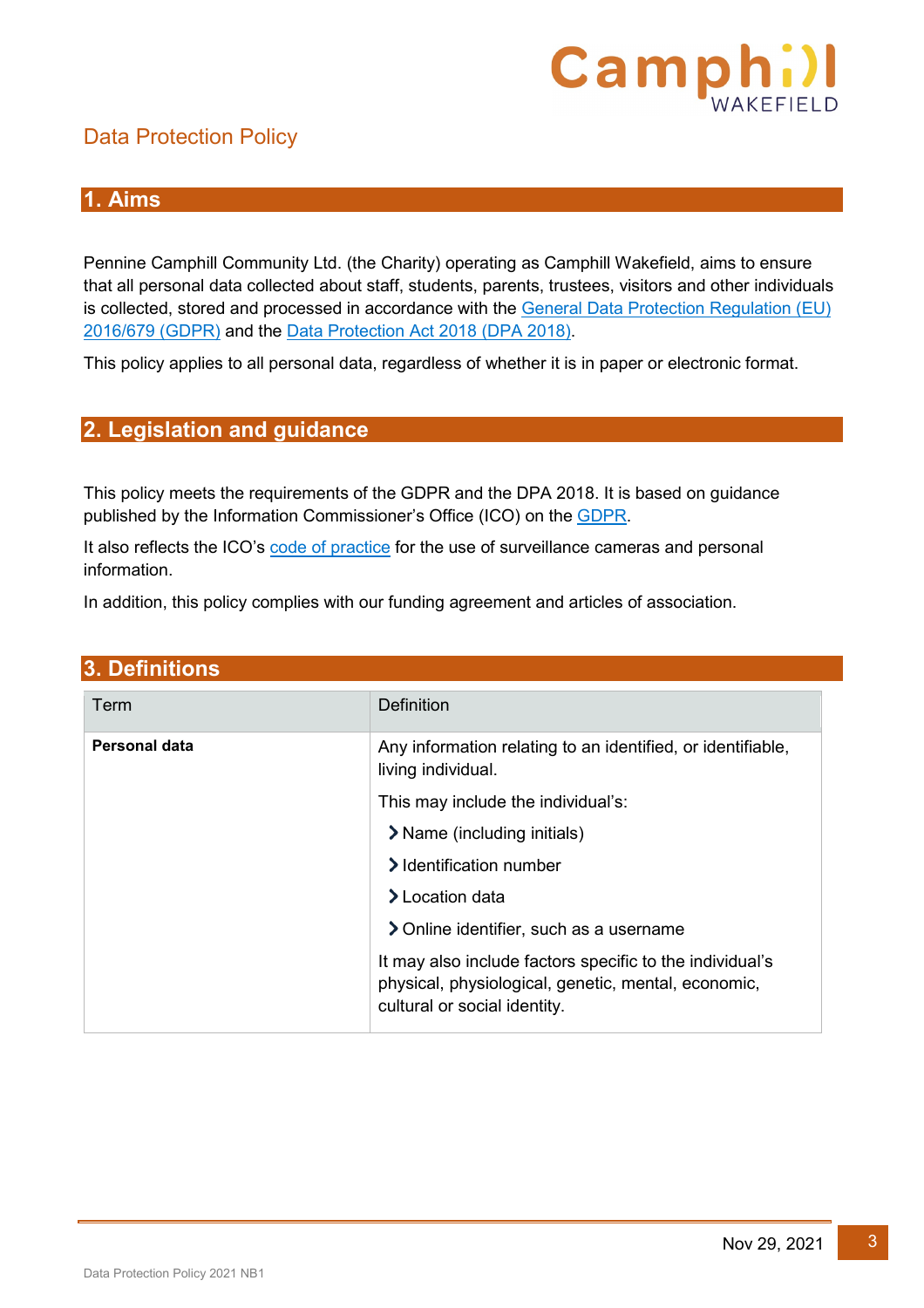# **Camphill**

# Data Protection Policy

| Term                                | Definition                                                                                                                                                                             |
|-------------------------------------|----------------------------------------------------------------------------------------------------------------------------------------------------------------------------------------|
| Special categories of personal data | Personal data which is more sensitive and so needs<br>more protection, including information about an<br>individual's:                                                                 |
|                                     | > Racial or ethnic origin                                                                                                                                                              |
|                                     | > Political opinions                                                                                                                                                                   |
|                                     | > Religious or philosophical beliefs                                                                                                                                                   |
|                                     | > Trade union membership                                                                                                                                                               |
|                                     | $\sum$ Genetics                                                                                                                                                                        |
|                                     | > Biometrics (such as fingerprints, retina and iris<br>patterns), where used for identification purposes                                                                               |
|                                     | $\blacktriangleright$ Health – physical or mental                                                                                                                                      |
|                                     | Sex life or sexual orientation                                                                                                                                                         |
| Processing                          | Anything done to personal data, such as collecting,<br>recording, organising, structuring, storing, adapting,<br>altering, retrieving, using, disseminating, erasing or<br>destroying. |
|                                     | Processing can be automated or manual.                                                                                                                                                 |
| Data subject                        | The identified or identifiable individual whose personal<br>data is held or processed.                                                                                                 |
| Data controller                     | A person or organisation that determines the purposes<br>and the means of processing of personal data.                                                                                 |
| Data processor                      | A person or other body, other than an employee of the<br>data controller, who processes personal data on behalf of<br>the data controller.                                             |
| Personal data breach                | A breach of security leading to the accidental or unlawful<br>destruction, loss, alteration, unauthorised disclosure of,<br>or access to, personal data.                               |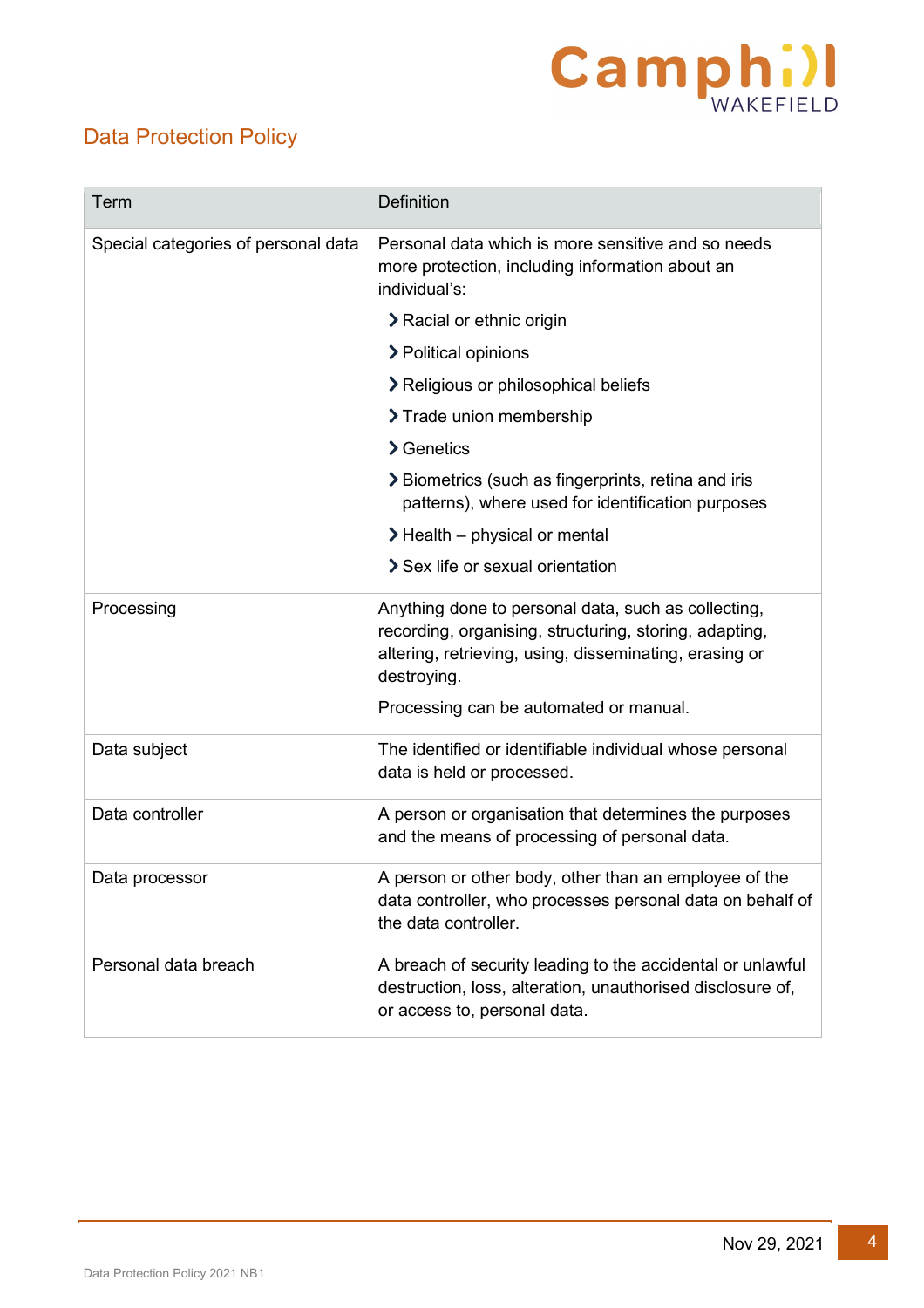

#### <span id="page-4-0"></span>**4. The data controller**

The Charity processes personal data relating to parents, students, staff, governors, visitors and others, and therefore is a data controller.

The Charity is registered with the ICO and has paid its data protection fee to the ICO, as legally required.

#### <span id="page-4-1"></span>**5. Roles and responsibilities**

This policy applies to **all staff** employed by the Charity, and to external organisations or individuals working on our behalf. Staff who do not comply with this policy may face disciplinary action.

#### **5.1 Trustee board**

The Trustee board has overall responsibility for ensuring that the Charity complies with all relevant data protection obligations.

#### **5.2 Data protection officer**

The data protection officer (DPO) is responsible for overseeing the implementation of this policy, monitoring our compliance with data protection law, and developing related policies and guidelines where applicable.

They will provide an annual report of their activities directly to the governing board and, where relevant, report to the board their advice and recommendations on Charity data protection issues.

The DPO is also the first point of contact for individuals whose data the Charity processes, and for the ICO.

Full details of the DPO's responsibilities are set out in their job description.

Our DPO is Naomi Bell and is contactable via the switch board on 01924 255281 or by email at [dpo@camphill.ac.uk](mailto:dpo@camphill.ac.uk)

#### **5.3 Chief Executive Officer**

The CEO acts as the representative of the data controller on a day-to-day basis.

#### **5.4 All staff**

Staff are responsible for:

- Collecting, storing and processing any personal data in accordance with this policy
- Informing the college of any changes to their personal data, such as a change of address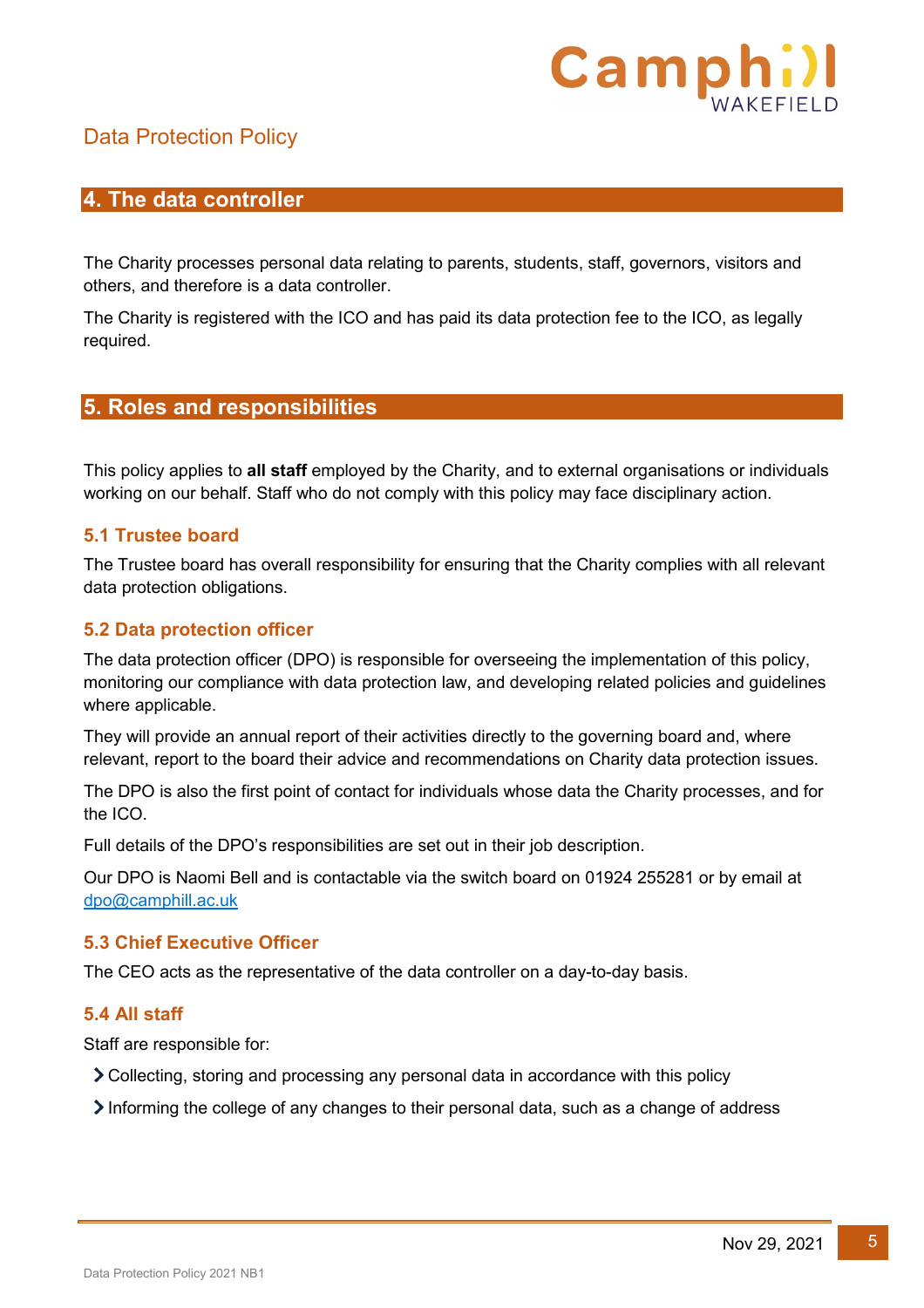

Contacting the DPO in the following circumstances:

- With any questions about the operation of this policy, data protection law, retaining personal data or keeping personal data secure
- If they have any concerns that this policy is not being followed
- If they are unsure whether or not they have a lawful basis to use personal data in a particular way
- If they need to rely on or capture consent, draft a privacy notice, deal with data protection rights invoked by an individual, or transfer personal data outside the European Economic Area
- If there has been a data breach
- Whenever they are engaging in a new activity that may affect the privacy rights of individuals
- If they need help with any contracts or sharing personal data with third parties

#### <span id="page-5-0"></span>**6. Data protection principles**

The GDPR is based on data protection principles that the Charity must comply with.

The principles say that personal data must be:

- Processed lawfully, fairly and in a transparent manner
- Collected for specified, explicit and legitimate purposes
- Adequate, relevant and limited to what is necessary to fulfil the purposes for which it is processed
- Accurate and, where necessary, kept up to date
- $\blacktriangleright$  Kept for no longer than is necessary for the purposes for which it is processed
- Processed in a way that ensures it is appropriately secure

This policy sets out how the Charity aims to comply with these principles.

#### <span id="page-5-1"></span>**7. Collecting personal data**

#### **7.1 Lawfulness, fairness and transparency**

We will only process personal data where we have one of 6 'lawful bases' (legal reasons) to do so under data protection law:

1. The data needs to be processed so that the college can **fulfil a contract** with the individual, or the individual has asked the college to take specific steps before entering into a contract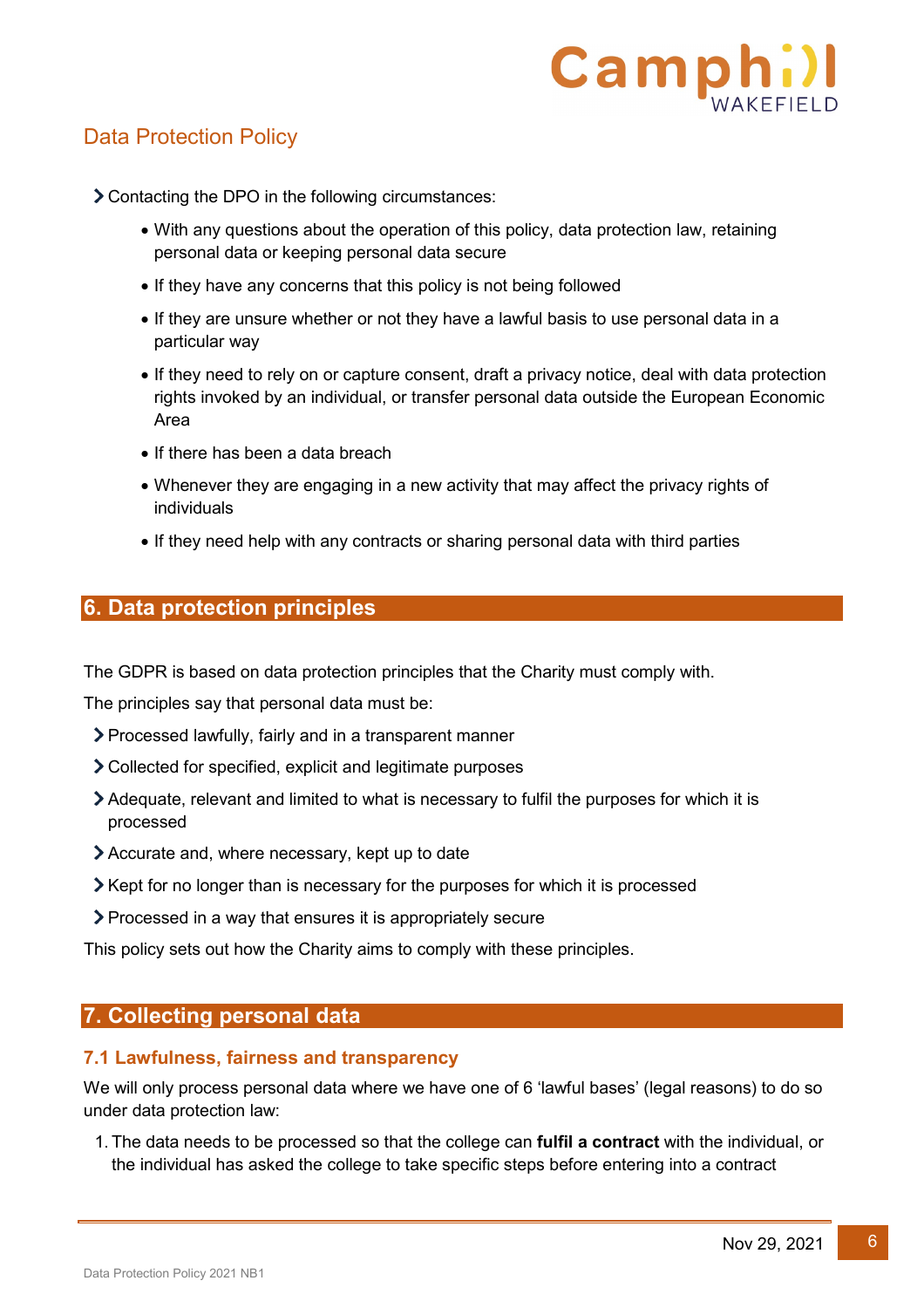

- 2. The data needs to be processed so that the college can **comply with a legal obligation**
- 3. The data needs to be processed to ensure the **vital interests** of the individual or another person i.e. to protect someone's life
- 4. The data needs to be processed so that the college, as a public authority, can **perform a task in the public interest or exercise its official authority**
- 5. The data needs to be processed for the **legitimate interests** of the college (where the processing is not for any tasks the college performs as a public authority) or a third party, provided the individual's rights and freedoms are not overridden
- 6. The individual (or their parent/carer when appropriate in the case of a student) has freely given clear **consent**

For special categories of personal data, we will also meet one of the special category conditions for processing under data protection law:

- The individual (or their parent/carer when appropriate in the case of a student) has given **explicit consent**
- The data needs to be processed to perform or exercise obligations or rights in relation to **employment, social security or social protection law**
- The data needs to be processed to ensure the **vital interests** of the individual or another person, where the individual is physically or legally incapable of giving consent
- The data has already been made **manifestly public** by the individual
- The data needs to be processed for the establishment, exercise or defence of **legal claims**
- The data needs to be processed for reasons of **substantial public interest** as defined in legislation
- The data needs to be processed for **health or social care purposes**, and the processing is done by, or under the direction of, a health or social work professional or by any other person obliged to confidentiality under law
- The data needs to be processed for **public health reasons**, and the processing is done by, or under the direction of, a health professional or by any other person obliged to confidentiality under law
- The data needs to be processed for **archiving purposes**, scientific or historical research purposes, or statistical purposes, and the processing is in the public interest

For criminal offence data, we will meet both a lawful basis and a condition set out under data protection law. Conditions include:

- The individual (or their parent/carer when appropriate in the case of a student) has given **consent**
- The data needs to be processed to ensure the **vital interests** of the individual or another person, where the individual is physically or legally incapable of giving consent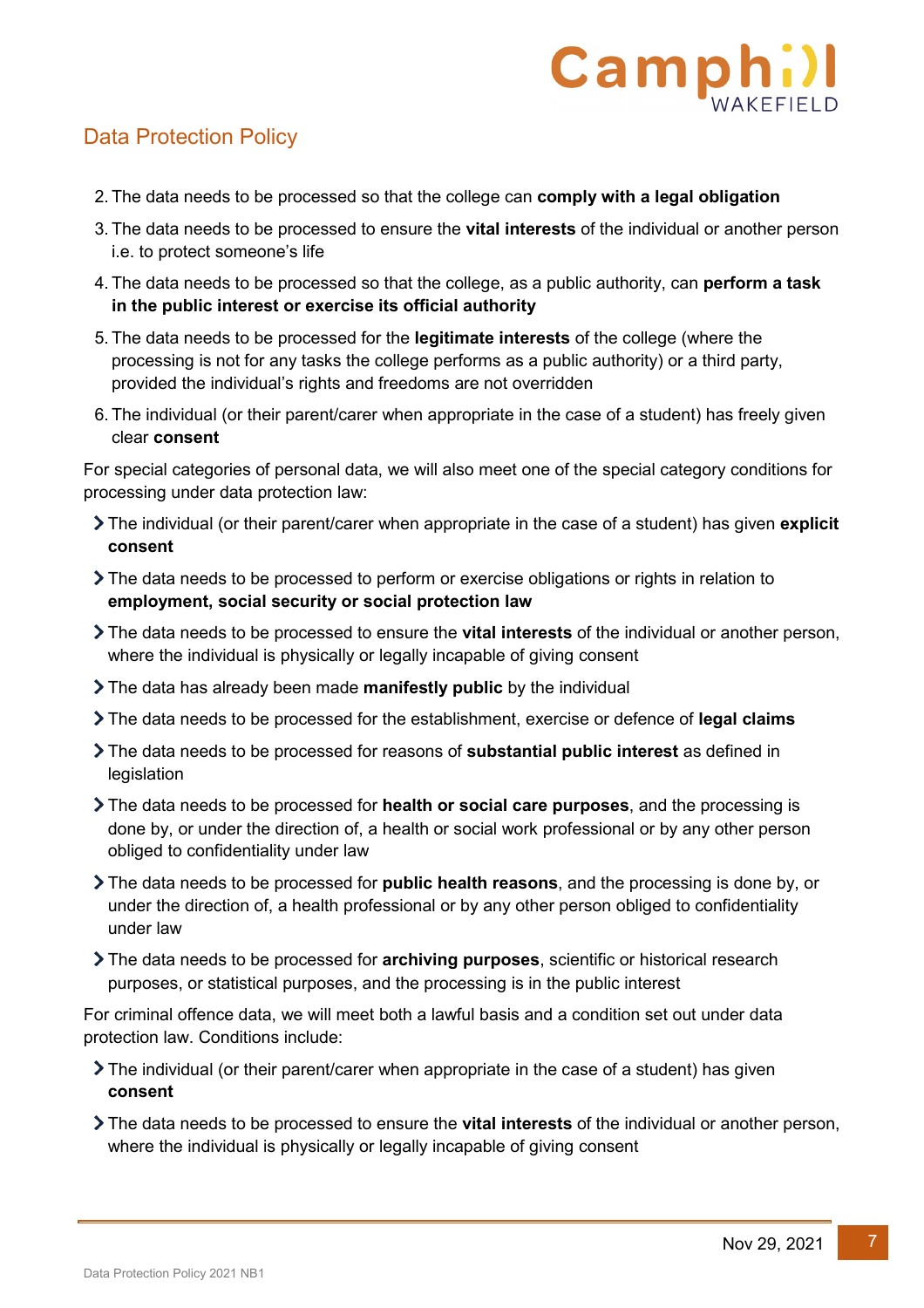

- The data has already been made **manifestly public** by the individual
- The data needs to be processed for or in connection with legal proceedings, to obtain legal advice, or for the establishment, exercise or defence of **legal rights**
- The data needs to be processed for reasons of **substantial public interest** as defined in legislation

Whenever we first collect personal data directly from individuals, we will provide them with the relevant information required by data protection law.

We will always consider the fairness of our data processing. We will ensure we do not handle personal data in ways that individuals would not reasonably expect, or use personal data in ways which have unjustified adverse effects on them.

#### **7.2 Limitation, minimisation and accuracy**

We will only collect personal data for specified, explicit and legitimate reasons. We will explain these reasons to the individuals when we first collect their data.

If we want to use personal data for reasons other than those given when we first obtained it, we will inform the individuals concerned before we do so, and seek consent where necessary.

Staff must only process personal data where it is necessary in order to do their jobs.

We will keep data accurate and, where necessary, up-to-date. Inaccurate data will be rectified or erased when appropriate.

In addition, when staff no longer need the personal data they hold, they must ensure it is deleted or anonymised. This will be done in accordance with the Charity's record retention schedule.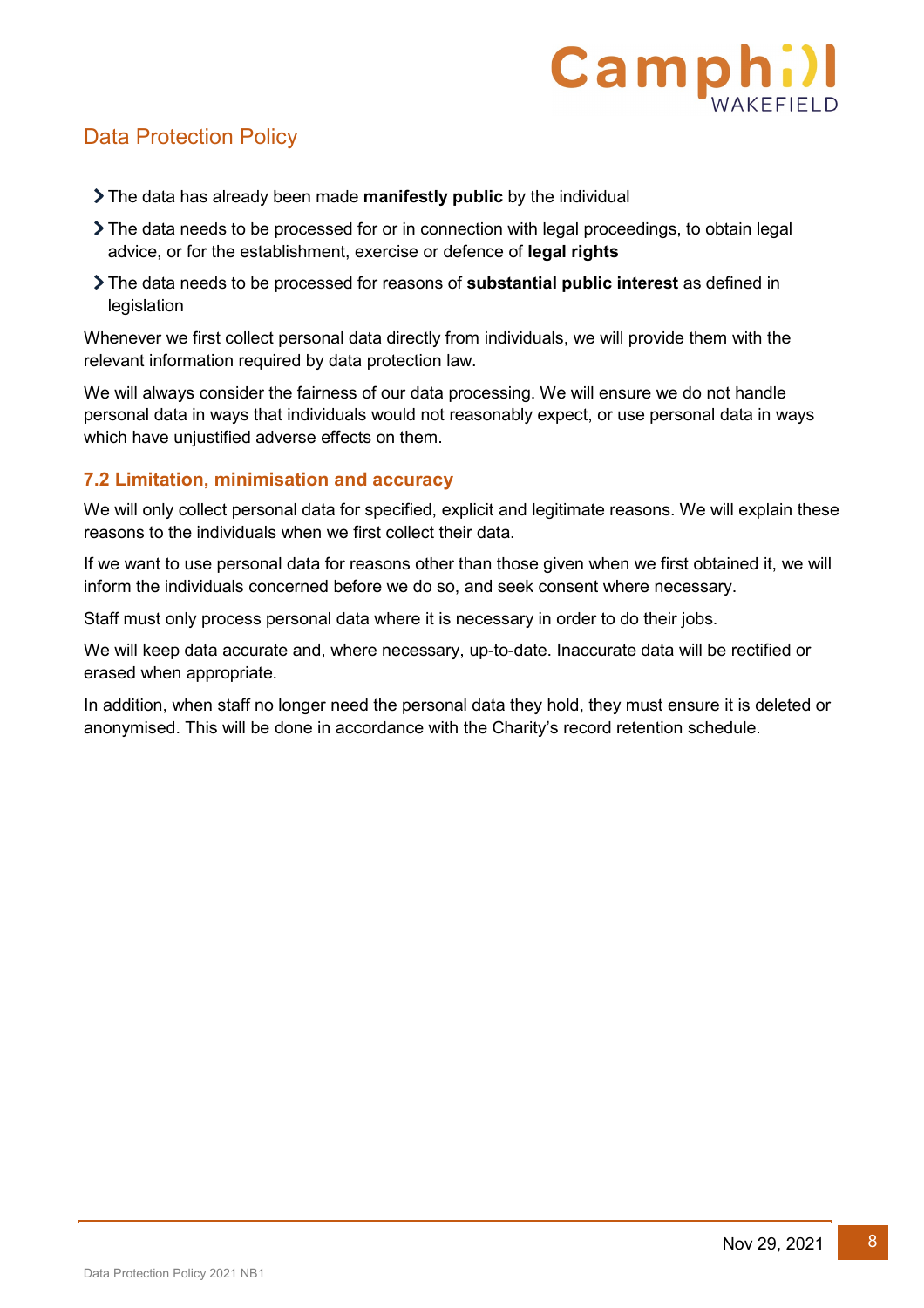

#### <span id="page-8-0"></span>**8. Sharing personal data**

We will not normally share personal data with anyone else without consent, but there are certain circumstances where we may be required to do so. These include, but are not limited to, situations where:

- $\triangleright$  There is an issue with a student or parent/carer that puts the safety of our staff at risk
- We need to liaise with other agencies we will seek consent as necessary before doing this
- Our suppliers or contractors need data to enable us to provide services to our staff and students – for example, IT companies. When doing this, we will:
	- Only appoint suppliers or contractors which can provide sufficient guarantees that they comply with data protection law
	- Establish a contract with the supplier or contractor to ensure the fair and lawful processing of any personal data we share
	- Only share data that the supplier or contractor needs to carry out their service

We will also share personal data with law enforcement and government bodies where we are legally required to do so.

We may also share personal data with emergency services and local authorities to help them to respond to an emergency situation that affects any of our students or staff.

Where we transfer personal data internationally, we will do so in accordance with data protection law.

#### <span id="page-8-1"></span>**9. Subject access requests and other rights of individuals**

#### **9.1 Subject access requests**

Individuals have a right to make a 'subject access request' to gain access to personal information that the college holds about them. This includes:

- Confirmation that their personal data is being processed
- Access to a copy of the data
- > The purposes of the data processing
- > The categories of personal data concerned
- Who the data has been, or will be, shared with
- $\geq$  How long the data will be stored for, or if this isn't possible, the criteria used to determine this period
- Where relevant, the existence of the right to request rectification, erasure or restriction, or to object to such processing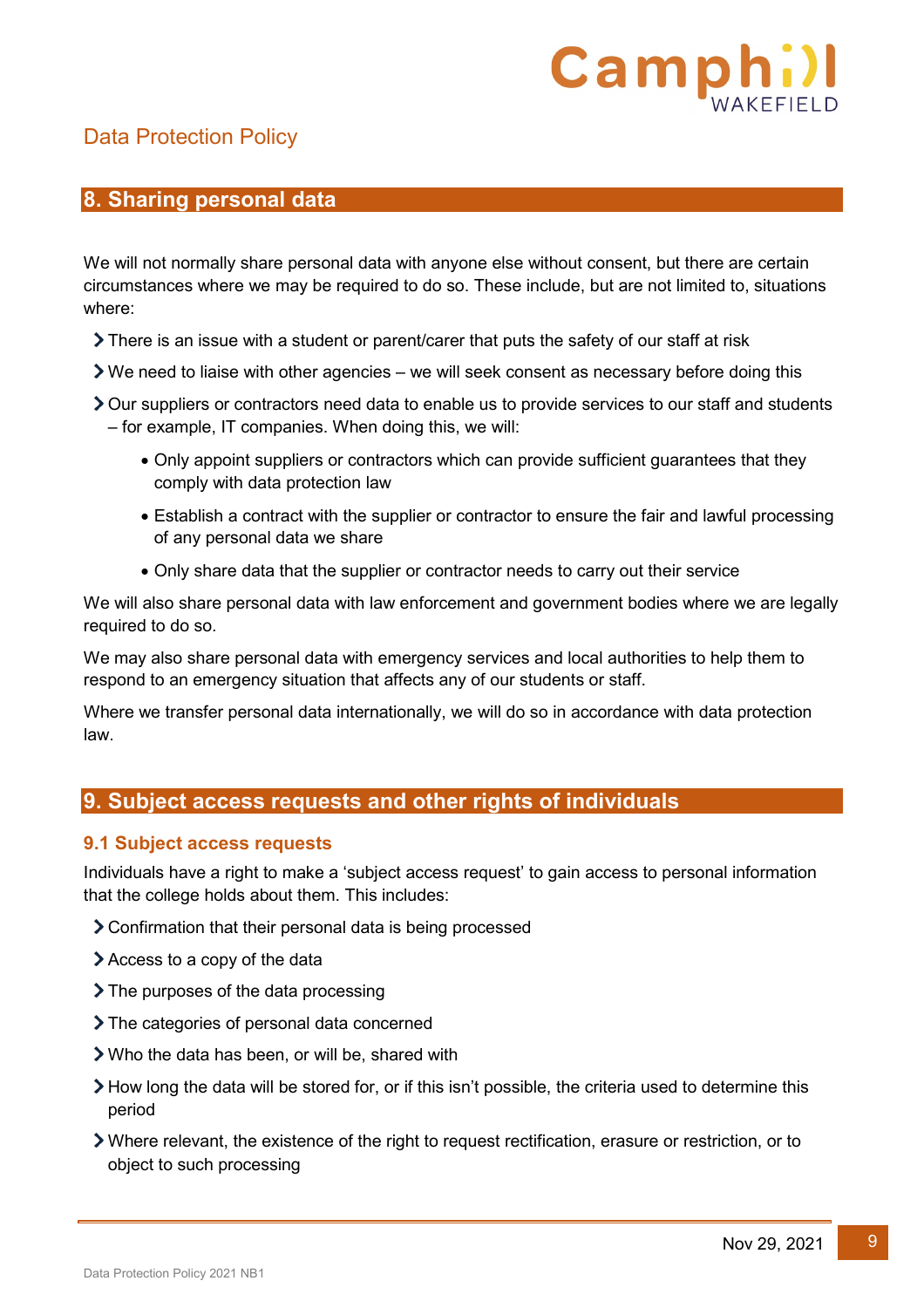

- The right to lodge a complaint with the ICO or another supervisory authority
- > The source of the data, if not the individual
- Whether any automated decision-making is being applied to their data, and what the significance and consequences of this might be for the individual
- The safeguards provided if the data is being transferred internationally

Subject access requests can be submitted in any form, but we may be able to respond to requests more quickly if they are made in writing and include:

- > Name of individual
- > Correspondence address
- Contact number and email address
- Details of the information requested

If staff receive a subject access request in any form they must immediately forward it to the DPO.

#### **9.2 Students and subject access requests**

Personal data about any of our students belongs to that student, and not the student's parents or carers. For a parent or carer to make a subject access request with respect to their student, the student must either be unable to understand their rights and the implications of a subject access request, or have given their consent.

Children aged 12 and above are generally regarded to be mature enough to understand their rights and the implications of a subject access request. Therefore, most subject access requests from parents or carers of students at the Charity may not be granted without the express permission of the student. This is not a rule and a student's ability to understand their rights will always be judged on a case-by-case basis using the tools available under the Mental Capacity Act (2006).

#### **9.3 Responding to subject access requests**

When responding to requests, we:

- May ask the individual to provide 2 forms of identification
- May contact the individual via phone to confirm the request was made
- Will respond without delay and within 1 month of receipt of the request (or receipt of the additional information needed to confirm identity, where relevant)
- Will provide the information free of charge
- May tell the individual we will comply within 3 months of receipt of the request, where a request is complex or numerous. We will inform the individual of this within 1 month, and explain why the extension is necessary

We may not disclose information for a variety of reasons, such as if it:

Might cause serious harm to the physical or mental health of the student or another individual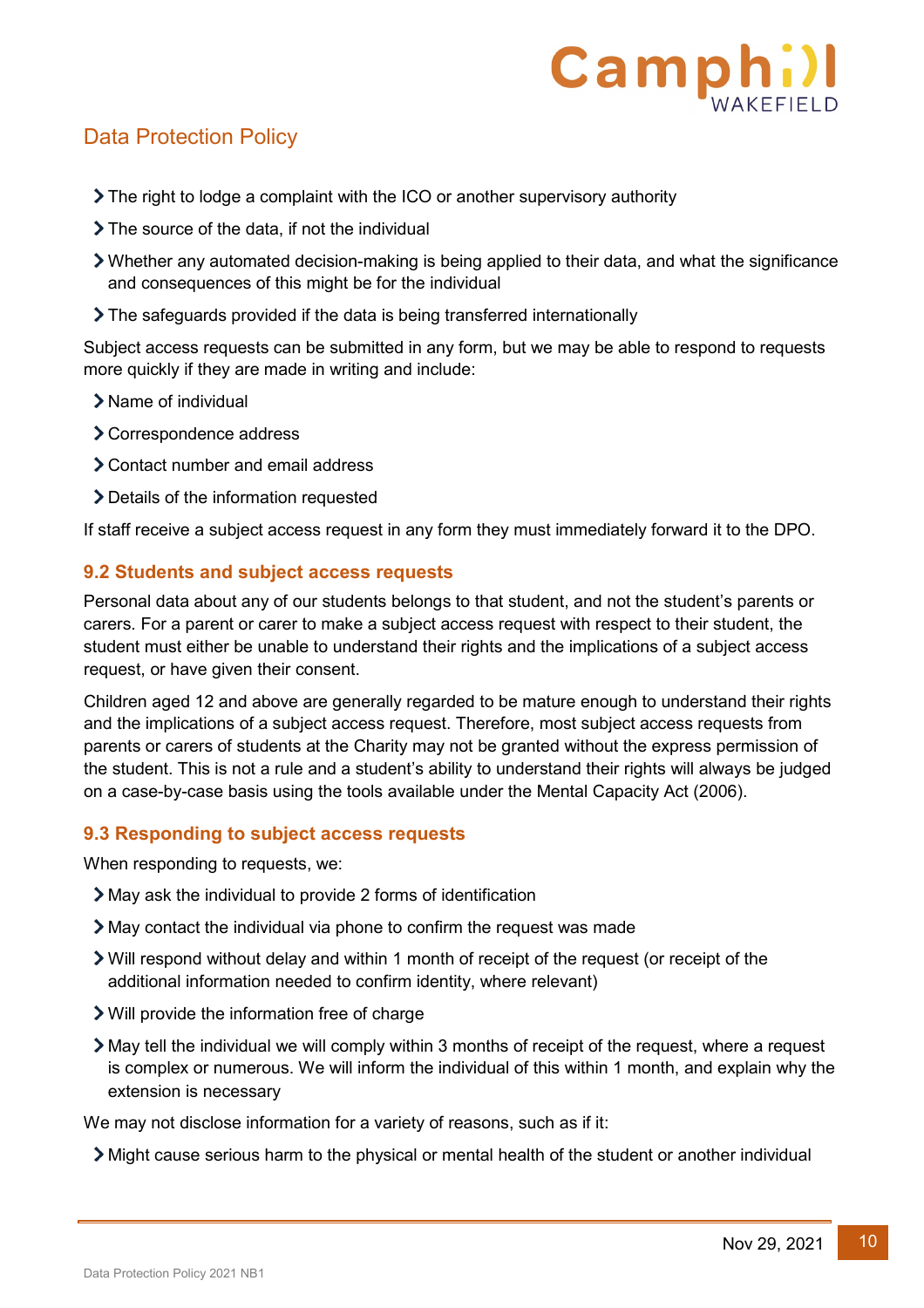

- Would reveal that the child is being or has been abused, or is at risk of abuse, where the disclosure of that information would not be in the child's best interests
- Would include another person's personal data that we can't reasonably anonymise, and we don't have the other person's consent and it would be unreasonable to proceed without it
- $\ge$  Is part of certain sensitive documents, such as those related to crime, immigration, legal proceedings or legal professional privilege, management forecasts, negotiations, confidential references, or exam scripts

If the request is unfounded or excessive, we may refuse to act on it, or charge a reasonable fee to cover administrative costs. We will take into account whether the request is repetitive in nature when making this decision.

When we refuse a request, we will tell the individual why, and tell them they have the right to complain to the ICO or they can seek to enforce their subject access right through the courts.

#### **9.4 Other data protection rights of the individual**

In addition to the right to make a subject access request (see above), and to receive information when we are collecting their data about how we use and process it (see section 7), individuals also have the right to:

- Withdraw their consent to processing at any time
- Ask us to rectify, erase or restrict processing of their personal data (in certain circumstances)
- Prevent use of their personal data for direct marketing
- Object to processing which has been justified on the basis of public interest, official authority or legitimate interests
- Challenge decisions based solely on automated decision making or profiling (i.e. making decisions or evaluating certain things about an individual based on their personal data with no human involvement)
- **>** Be notified of a data breach (in certain circumstances)
- Make a complaint to the ICO
- Ask for their personal data to be transferred to a third party in a structured, commonly used and machine-readable format (in certain circumstances)

Individuals should submit any request to exercise these rights to the DPO. If staff receive such a request, they must immediately forward it to the DPO.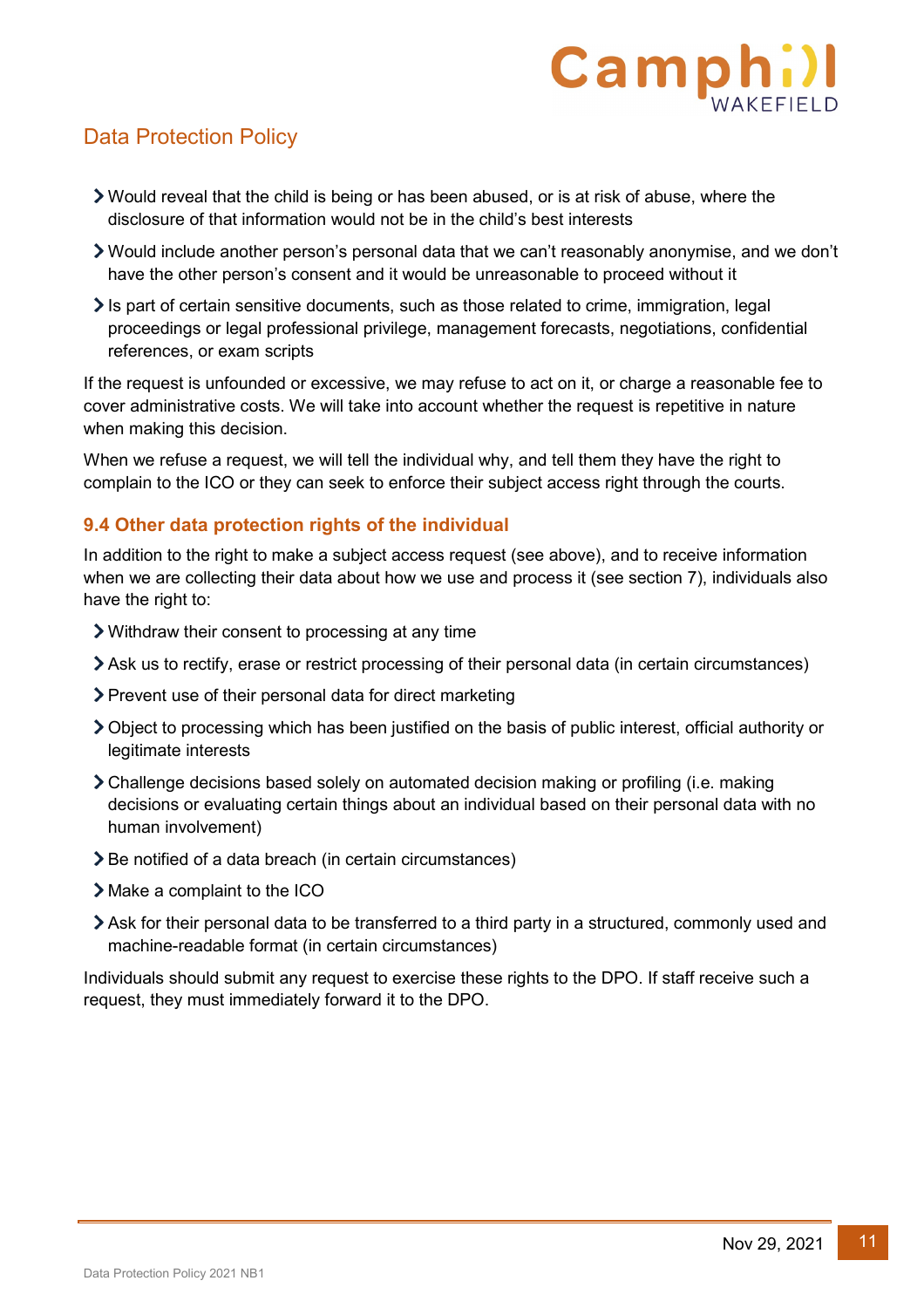

#### <span id="page-11-0"></span>**10. Parental requests to see the educational record**

Parents, or those with parental responsibility, have a legal right to free access to their student's educational record (which includes most information about a student) within 15 college days of receipt of a written request.

If the request is for a copy of the educational record, the College may charge a fee to cover the cost of supplying it.

This right applies as long as the student concerned is aged under 18.

There are certain circumstances in which this right can be denied, such as if releasing the information might cause serious harm to the physical or mental health of the student or another individual, or if it would mean releasing exam marks before they are officially announced.

#### <span id="page-11-1"></span>**11. CCTV**

We use CCTV in various locations around the college site to ensure it remains safe. We will adhere to the ICO's [code of practice](https://ico.org.uk/media/for-organisations/documents/1542/cctv-code-of-practice.pdf) for the use of CCTV.

We do not need to ask individuals' permission to use CCTV, but we make it clear where individuals are being recorded. Security cameras are clearly visible and accompanied by prominent signs explaining that CCTV is in use.

Any enquiries about the CCTV system should be directed to the CEO.

#### <span id="page-11-2"></span>**12. Photographs and videos**

As part of the Charity activities, we may take photographs and record images of individuals within the charity.

We will obtain written consent from parents/carers of students who are 16-18 and lack the capacity to give consent, or students themselves aged 16 and over, for photographs and videos to be taken of students for communication, marketing and promotional materials.

Where we need parental consent, we will clearly explain how the photograph and/or video will be used to both the parent/carer and student. Where we don't need parental consent, we will clearly explain to the student how the photograph and/or video will be used.

Any photographs and videos taken by parents/carers at college events for their own personal use are not covered by data protection legislation. However, we will ask that photos or videos with other students are not shared publicly on social media for safeguarding reasons, unless all the relevant parents/carers (or students where appropriate) have agreed to this.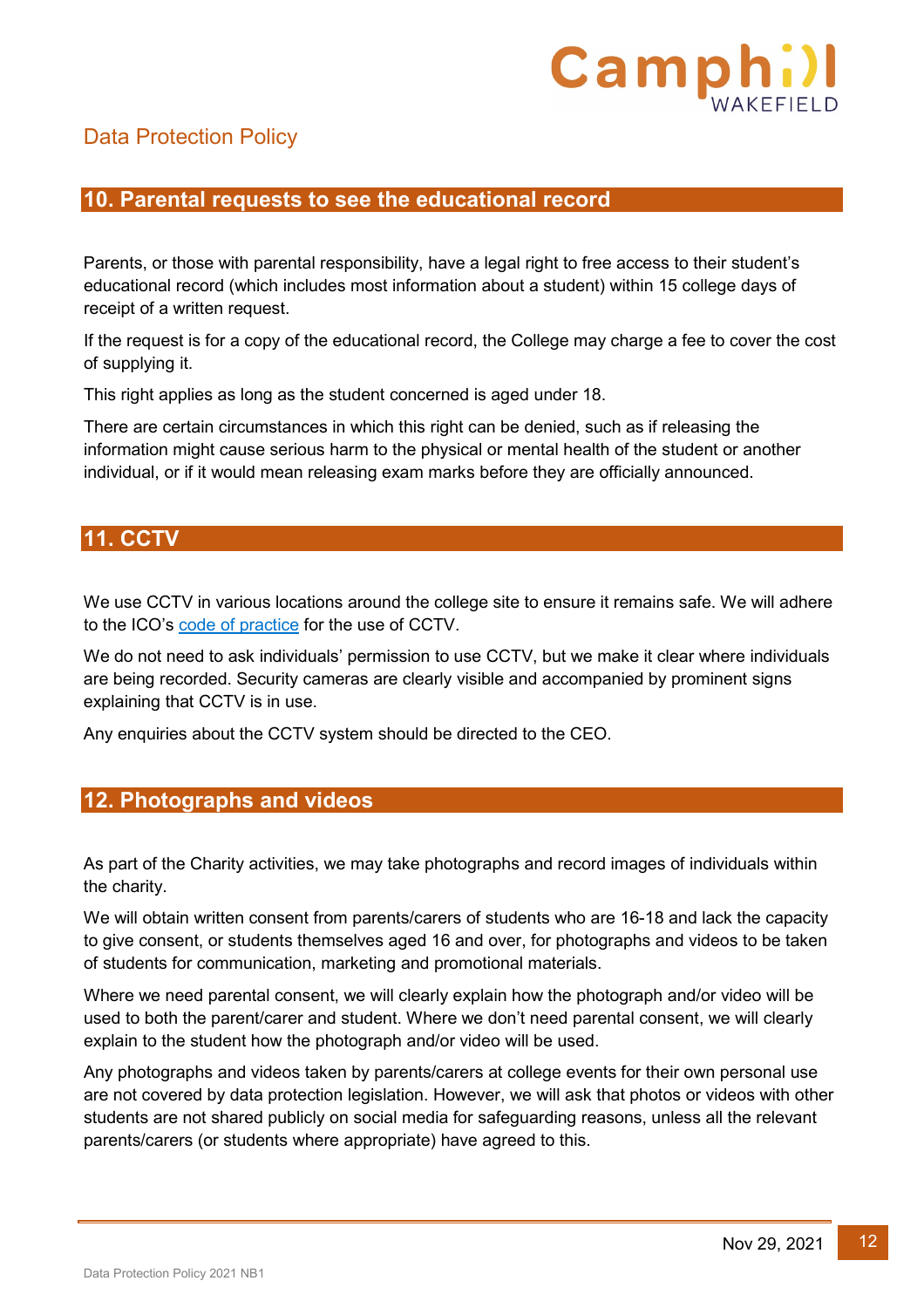

Where the college takes photographs and videos, uses may include:

- Within college on notice boards and in college magazines, brochures, newsletters, etc.
- Outside of college by external agencies such as the college photographer, newspapers, campaigns
- Online on the charity website or social media pages

Consent can be refused or withdrawn at any time. If consent is withdrawn, we will delete the photograph or video and not distribute it further.

When using photographs and videos in this way we will not accompany them with any other personal information about the child, to ensure they cannot be identified.

We will review annually, before the start of the new academic year, the material used on the website or other publicly available media and remove images of students or ex students who have left more than two academic years previously unless we obtain specific consent to continue using the image.

See the Staff Handbook and Safeguarding policies for more information on our use of photographs and videos.

#### <span id="page-12-0"></span>**13. Data protection by design and default**

We will put measures in place to show that we have integrated data protection into all of our data processing activities, including:

- Appointing a suitably qualified DPO, and ensuring they have the necessary resources to fulfil their duties and maintain their expert knowledge
- Only processing personal data that is necessary for each specific purpose of processing, and always in line with the data protection principles set out in relevant data protection law (see section 6)
- Completing data protection impact assessments where the college's processing of personal data presents a high risk to rights and freedoms of individuals, and when introducing new technologies (the DPO will advise on this process)
- Integrating data protection into internal documents including this policy, any related policies and privacy notices
- Regularly training members of staff on data protection law, this policy, any related policies and any other data protection matters; we will also keep a record of attendance
- Regularly conducting reviews and audits to test our privacy measures and make sure we are compliant
- Appropriate safeguards being put in place if we transfer any personal data outside of the European Economic Area (EEA), where different data protection laws will apply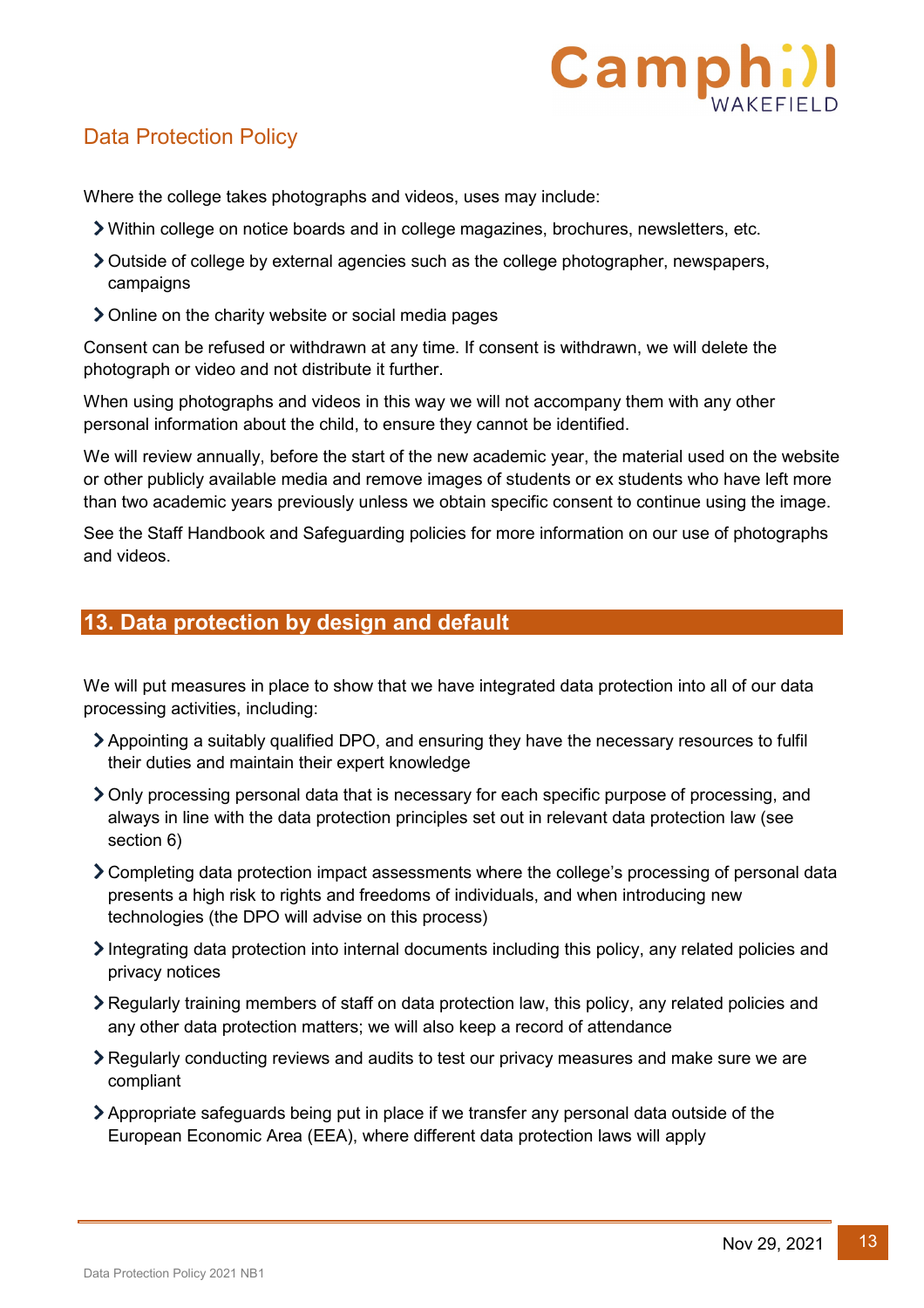

Maintaining records of our processing activities, including:

- For the benefit of data subjects, making available the name and contact details of the Charity and DPO and all information we are required to share about how we use and process their personal data (via our privacy notices)
- For all personal data that we hold, maintaining an internal record of the type of data, type of data subject, how and why we are using the data, any third-party recipients, any transfers outside of the EEA and the safeguards for those, retention periods and how we are keeping the data secure

#### <span id="page-13-0"></span>**14. Data security and storage of records**

We will protect personal data and keep it safe from unauthorised or unlawful access, alteration, processing or disclosure, and against accidental or unlawful loss, destruction or damage.

In particular:

- Paper-based records and portable electronic devices, such as laptops and hard drives that contain personal data, are kept under lock and key when not in use
- Papers containing confidential personal data must not be left on office and classroom desks, on staffroom tables, or left anywhere else where there is general access
- Where personal information needs to be taken off site, staff must sign it in and out from the college office
- Passwords that are at least 10 characters long containing letters and numbers are used to access college computers, laptops and other electronic devices. Staff and students are reminded that they should not reuse passwords from other sites
- Encryption software is used to protect all portable devices and removable media, such as laptops and USB devices
- Staff, students or governors who store personal information on their personal devices are expected to follow the same security procedures as for college-owned equipment (see our policy on acceptable use)
- Where we need to share personal data with a third party, we carry out due diligence and take reasonable steps to ensure it is stored securely and adequately protected (see section 8)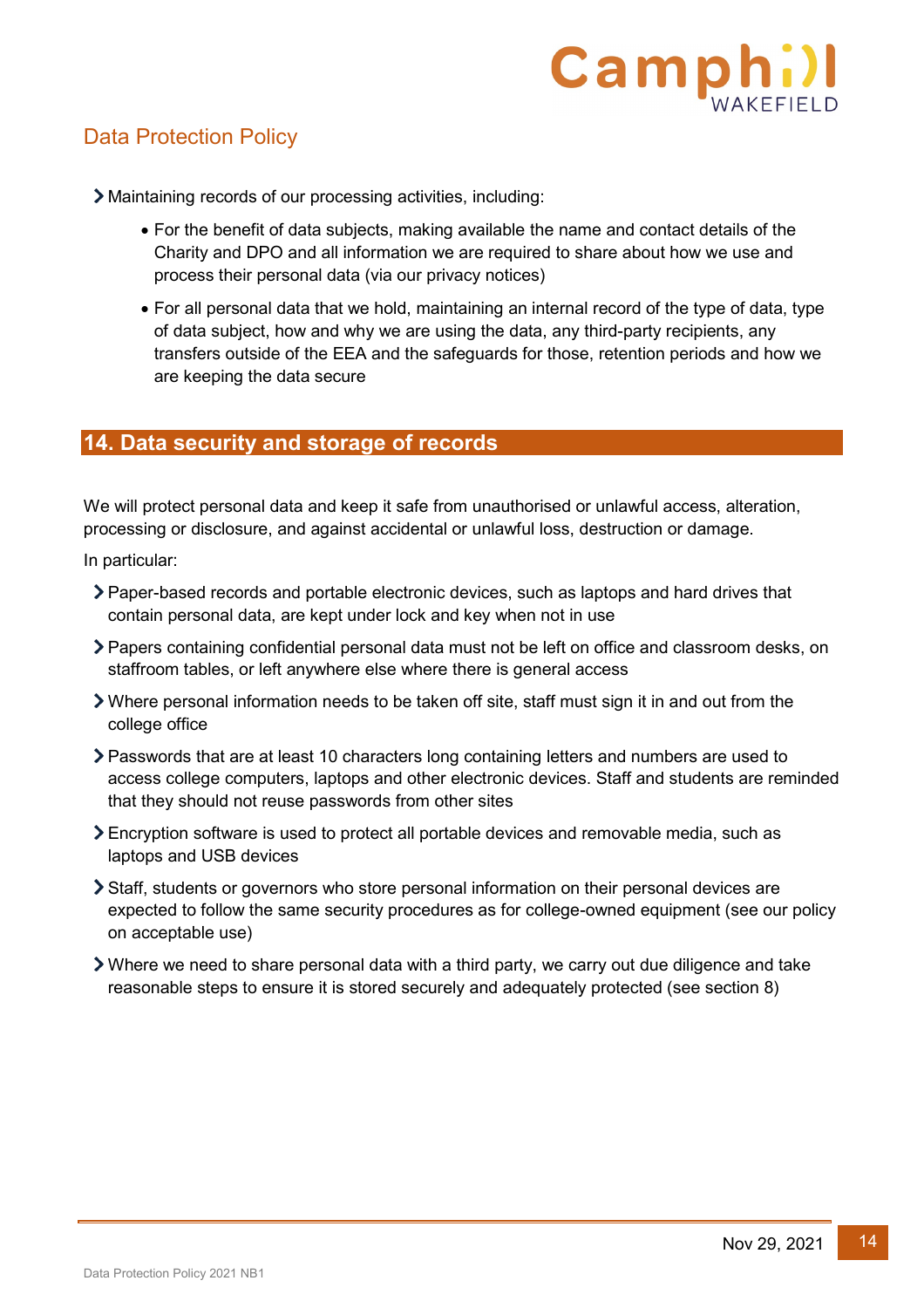

#### <span id="page-14-0"></span>**15. Disposal of records**

Personal data that is no longer needed will be disposed of securely. Personal data that has become inaccurate or out of date will also be disposed of securely, where we cannot or do not need to rectify or update it.

For example, we will shred or incinerate paper-based records, and overwrite or delete electronic files. We may also use a third party to safely dispose of records on the college's behalf. If we do so, we will require the third party to provide sufficient guarantees that it complies with data protection law.

#### <span id="page-14-1"></span>**16. Personal data breaches**

The college will make all reasonable endeavours to ensure that there are no personal data breaches.

In the unlikely event of a suspected data breach, we will follow the procedure set out in Appendix 1.

When appropriate, we will report the data breach to the ICO within 72 hours after becoming aware of it. Such breaches in a college context may include, but are not limited to:

- A non-anonymised dataset being published on the college website which shows the exam results of students eligible for the student premium
- Safeguarding information being made available to an unauthorised person
- The theft of a college laptop containing non-encrypted personal data about students

#### <span id="page-14-2"></span>**17. Training**

All staff and governors are provided with data protection training as part of their induction process.

Data protection will also form part of continuing professional development, where changes to legislation, guidance or the college's processes make it necessary.

#### <span id="page-14-3"></span>**18. Monitoring arrangements**

The DPO is responsible for monitoring and reviewing this policy. While this policy is being established this review process may be more frequent than stated below

This policy will be reviewed every **2 years** and shared with the full governing board.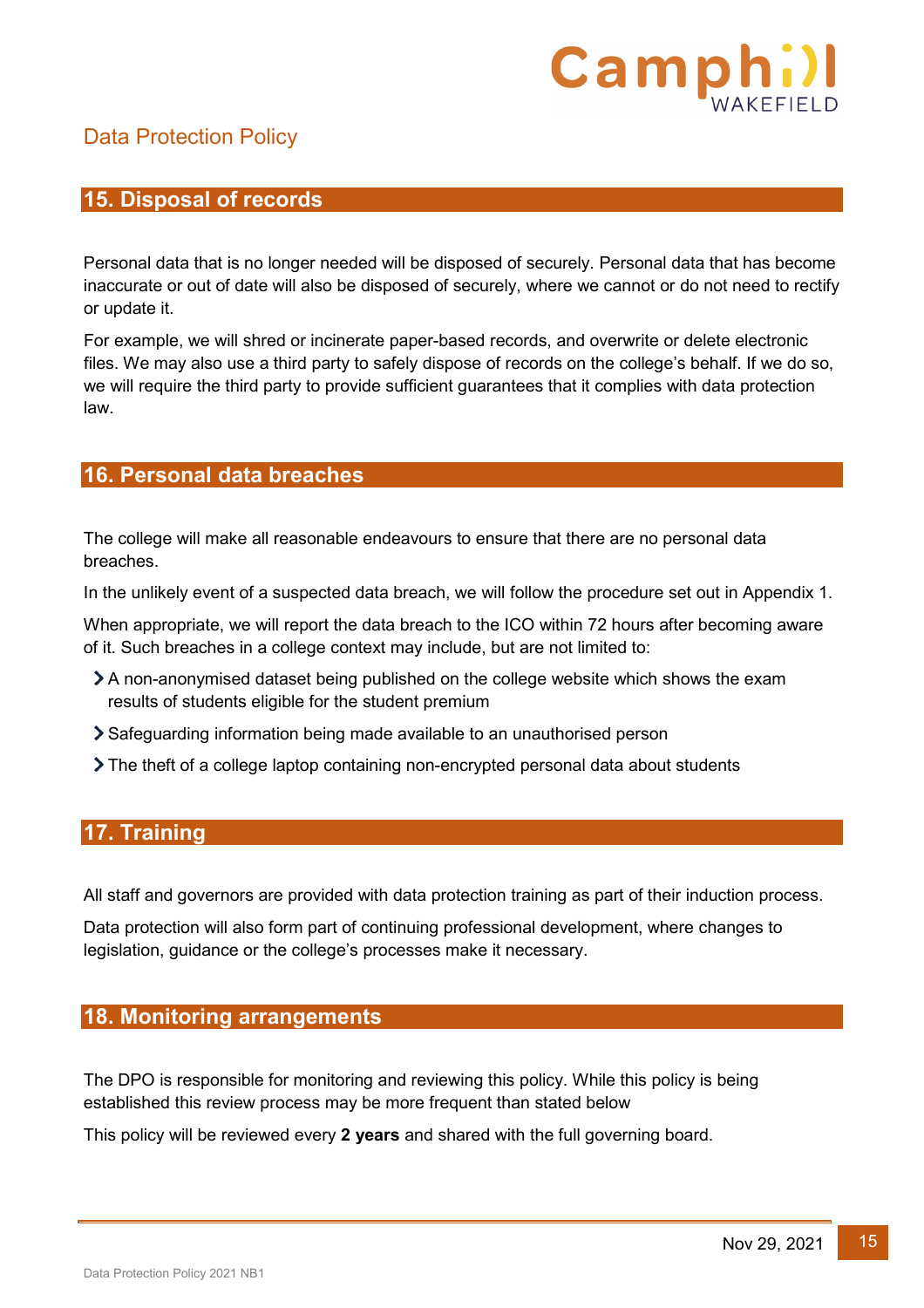

# <span id="page-15-0"></span>**19. Links with other policies**

This data protection policy is linked to our:

- > Staff Handbook
- Acceptable Use Policy
- Child Protection and Safeguarding policy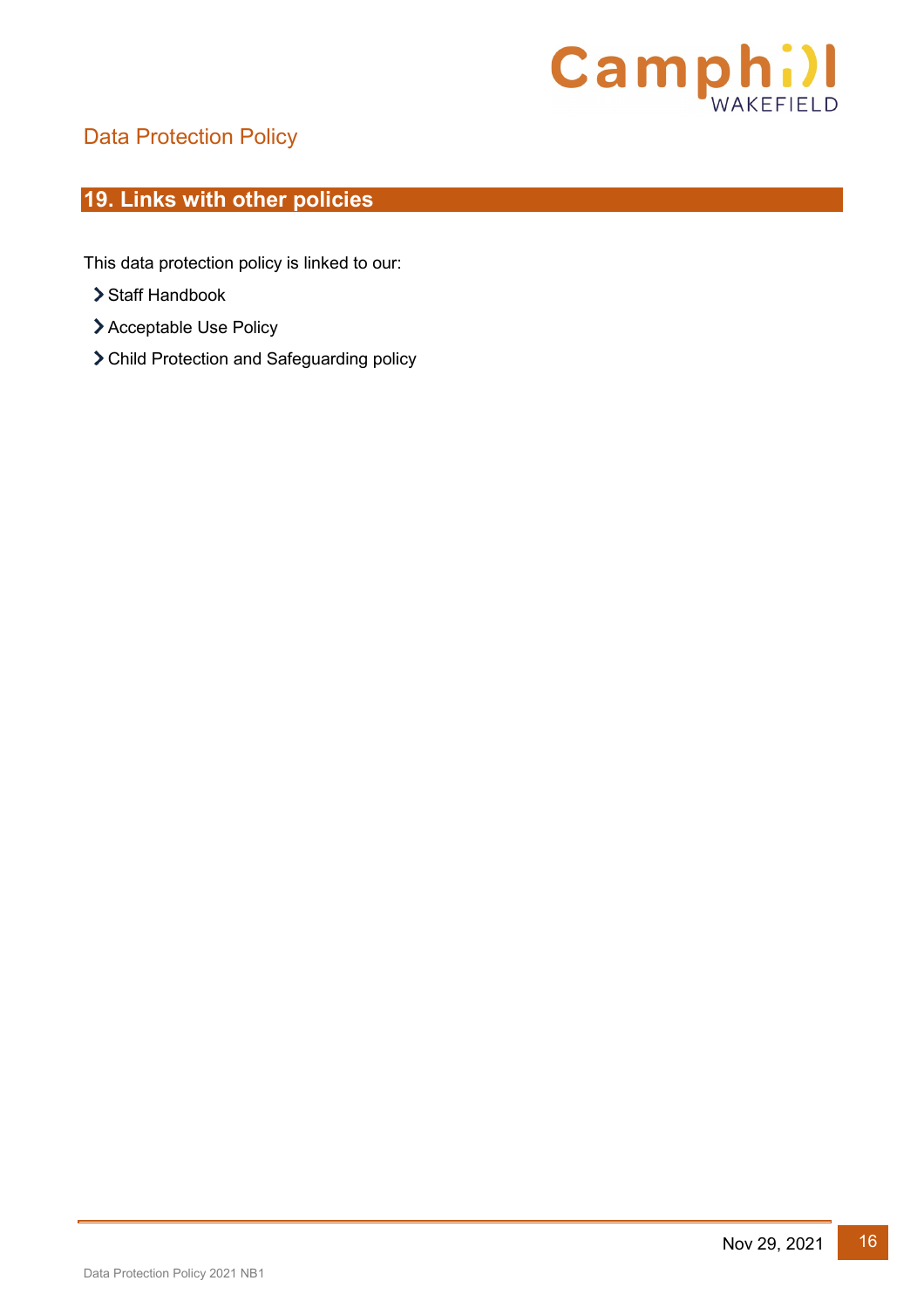# Camph

# Data Protection Policy

Appendix 1: Personal data breach procedure

This procedure is based on [guidance on personal data breaches](https://ico.org.uk/for-organisations/guide-to-the-general-data-protection-regulation-gdpr/personal-data-breaches/) produced by the ICO.

- On finding or causing a breach, or potential breach, the staff member or data processor must immediately notify the DPO
- The DPO will investigate the report, and determine whether a breach has occurred. To decide, the DPO will consider whether personal data has been accidentally or unlawfully:
	- Lost
	- Stolen
	- Destroyed
	- Altered
	- Disclosed or made available where it should not have been
	- Made available to unauthorised people
- The DPO will alert the CEO and the Chair of Trustees
- The DPO will make all reasonable efforts to contain and minimise the impact of the breach, assisted by relevant staff members or data processors where necessary (actions relevant to specific data types are set out at the end of this procedure)
- The DPO will assess the potential consequences, based on how serious they are, and how likely they are to happen
- The DPO will work out whether the breach must be reported to the ICO. This must be judged on a case-by-case basis. To decide, the DPO will consider whether the breach is likely to negatively affect people's rights and freedoms, and cause them any physical, material or non-material damage (e.g. emotional distress), including through:
	- Loss of control over their data
	- Discrimination
	- Identify theft or fraud
	- Financial loss
	- Unauthorised reversal of pseudonymisation (for example, key-coding)
	- Damage to reputation
	- Loss of confidentiality
	- Any other significant economic or social disadvantage to the individual(s) concerned

If it's likely that there will be a risk to people's rights and freedoms, the DPO must notify the ICO.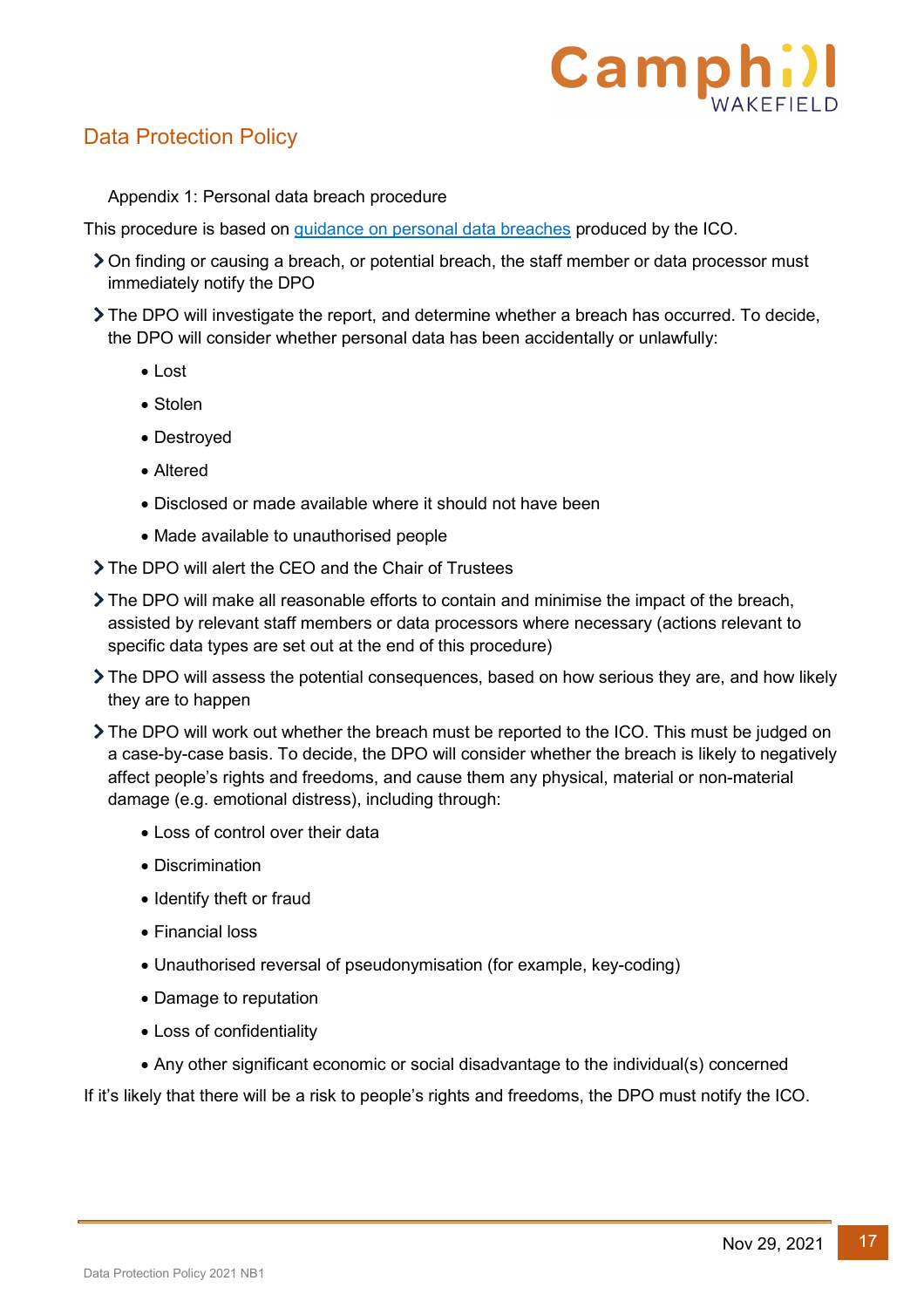# Campl

# Data Protection Policy

- $\triangleright$  The DPO will document the decision (either way), in case it is challenged at a later date by the ICO or an individual affected by the breach. Documented decisions are stored on the Charity's computer system.
- Where the ICO must be notified, the DPO will do this via the ['report a breach' page](https://ico.org.uk/for-organisations/report-a-breach/) of the ICO website, or through their breach report line (0303 123 1113), within 72 hours. As required, the DPO will set out:
	- A description of the nature of the personal data breach including, where possible:
	- The categories and approximate number of individuals concerned
	- The categories and approximate number of personal data records concerned
	- The name and contact details of the DPO
	- A description of the likely consequences of the personal data breach
	- A description of the measures that have been, or will be taken, to deal with the breach and mitigate any possible adverse effects on the individual(s) concerned
- If all the above details are not yet known, the DPO will report as much as they can within 72 hours. The report will explain that there is a delay, the reasons why, and when the DPO expects to have further information. The DPO will submit the remaining information as soon as possible
- The DPO will also assess the risk to individuals, again based on the severity and likelihood of potential or actual impact. If the risk is high, the DPO will promptly inform, in writing, all individuals whose personal data has been breached. This notification will set out:
	- A description, in clear and plain language, of the nature of the personal data breach
	- The name and contact details of the DPO
	- A description of the likely consequences of the personal data breach
	- A description of the measures that have been, or will be, taken to deal with the data breach and mitigate any possible adverse effects on the individual(s) concerned

As above, any decision on whether to contact individuals will be documented by the DPO.

- $\triangleright$  The DPO will notify any relevant third parties who can help mitigate the loss to individuals for example, the police, insurers, banks or credit card companies
- The DPO will document each breach, irrespective of whether it is reported to the ICO. For each breach, this record will include the:
	- Facts relating to the breach
	- Effects
	- Action taken to contain it and ensure it does not happen again (such as establishing more robust processes or providing further training for individuals)

Records of all breaches will be stored on the charity's computer system.